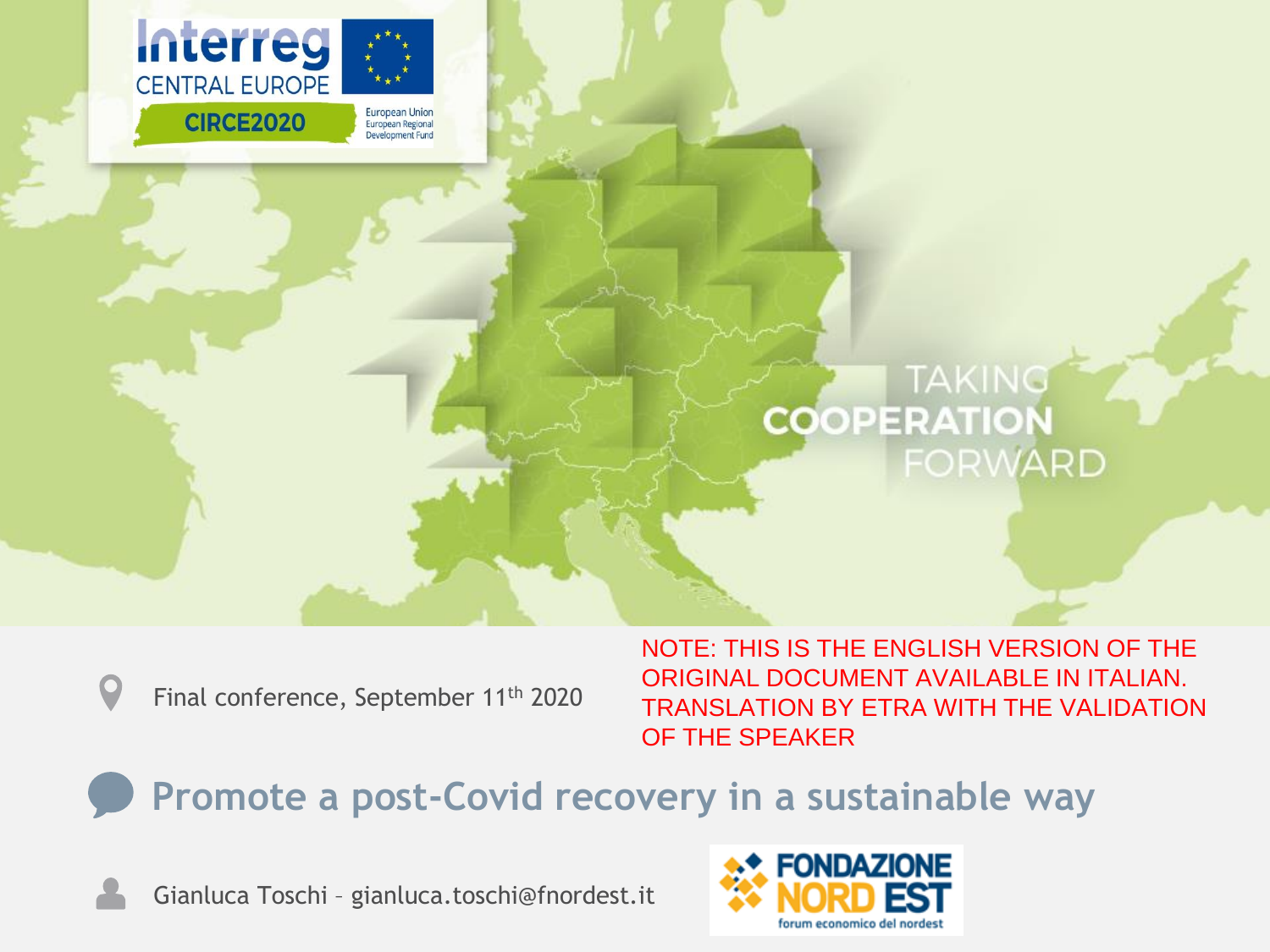



# INDEX

- 1- Sustainability after the pandemic
- 2 Confindustria Veneto activities
- 3- Sustainability in the NorthEast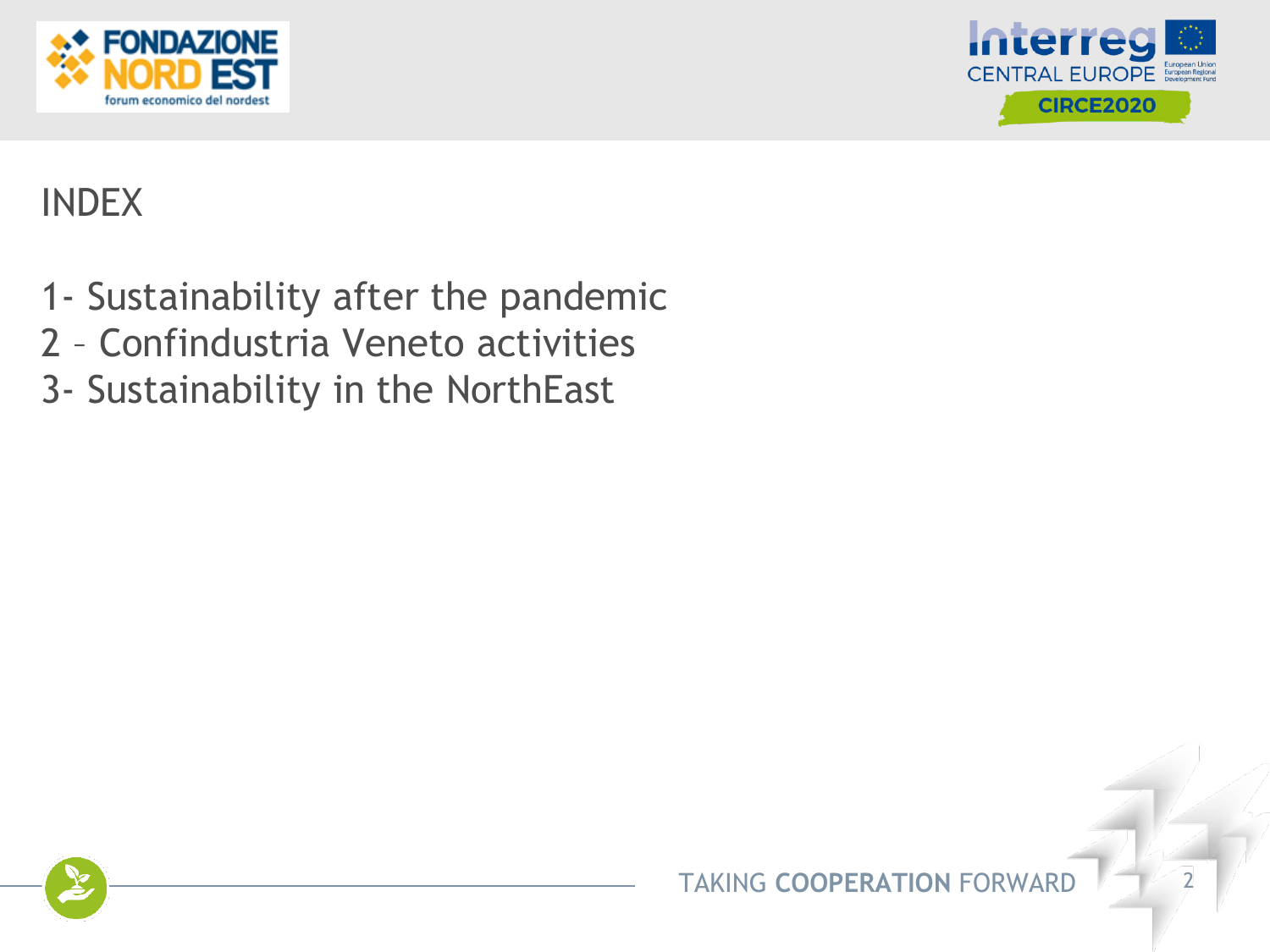



#### 1- Sustainability after the pandemic

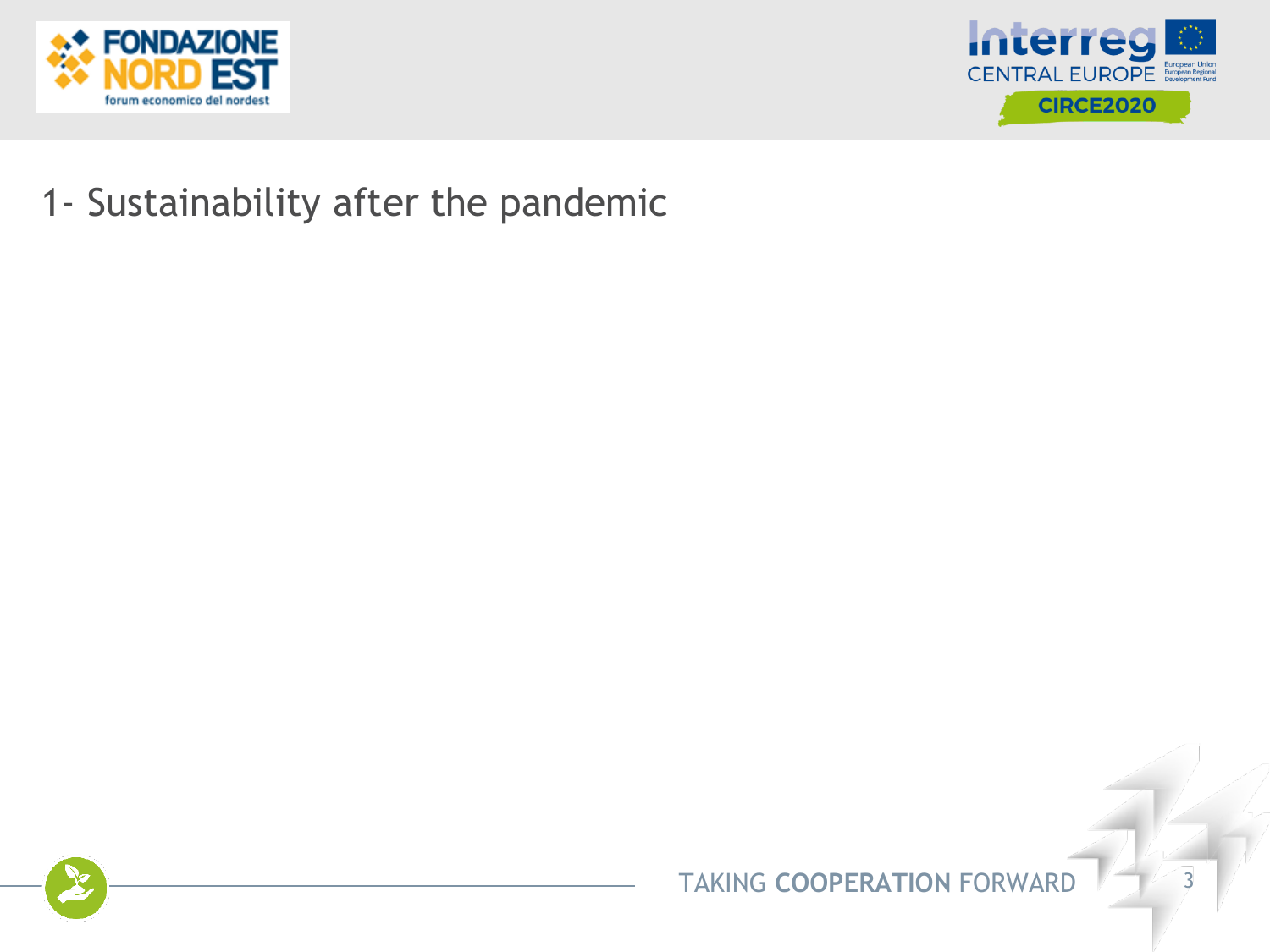



## **Global value chains (GVC) after the COVID**

New turning point in the (recent) history of global value chains







Notes: The figure shows a binscatter plot of changes in country-specific uncertainty index on the x-axis and percentage changes in<br>the share of imported inputs from low wage countries in total inputs used in an industry on in EIU country reports, see Ahir et al. (2018). Source: World Input Output Database & Ahir et al. (2018)

#### TAKING **COOPERATION** FORWARD 4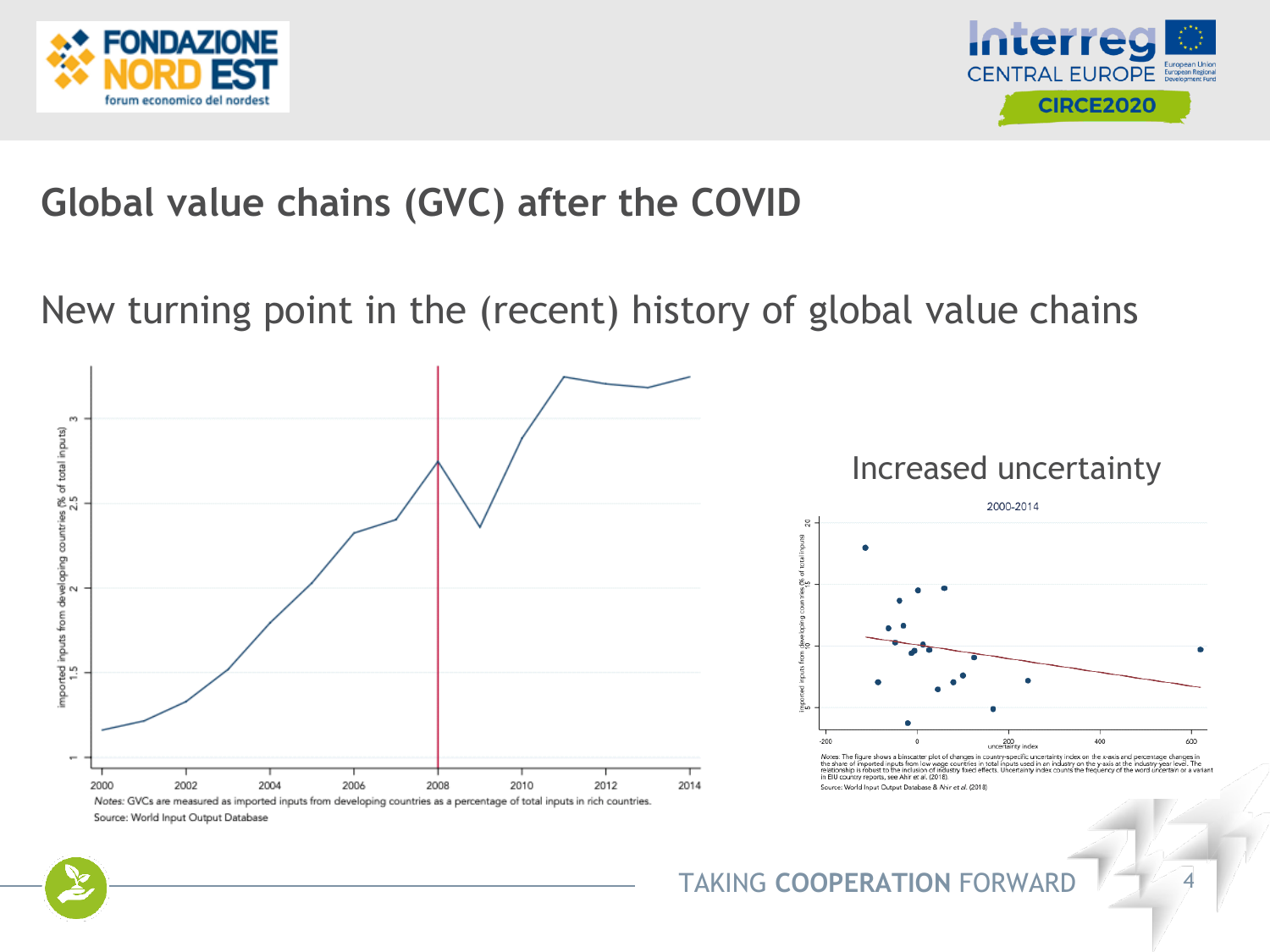



## Regionalization of GVC

In 2008 the crisis interrupted the golden age of the expansion of GVCs and the first regionalization phenomena developed which led to the affirmation of three major manufacturing platforms "Factory Asia" "Factory North America" "Factory Europe" also through important flows of **reshoring** and **nearshoring**.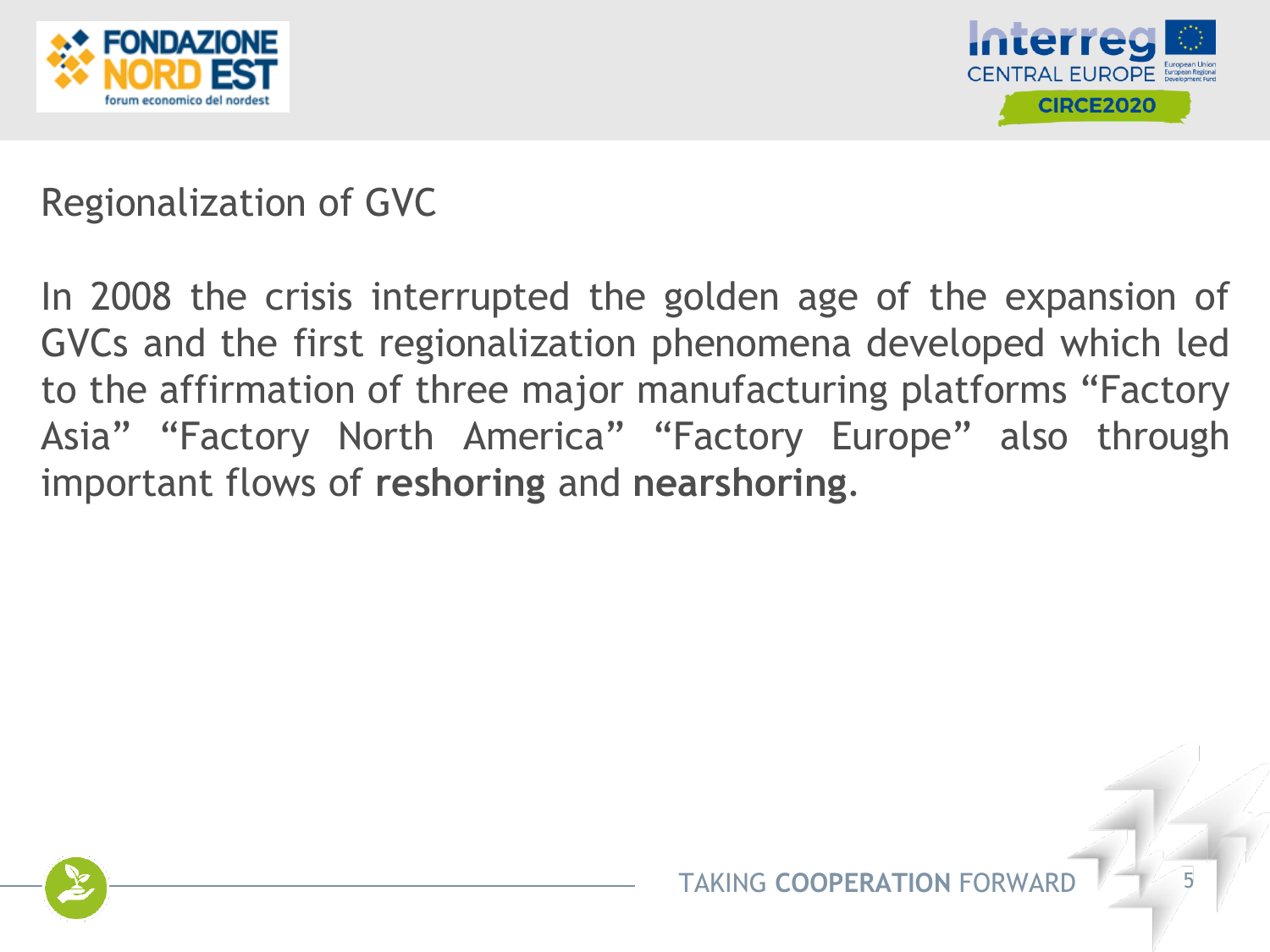



# Why after 2008?

Increased risk and favorable conditions for investments have changed the relationship between investments in automation and GVCs.



catter plot of the percentage changes in imported inputs from developing countries in total inputs of an industry on the x-axis and the perce<br>i in that industry on the waxis at the industry-year level. The relationship is

Before the 2008 crisis the two strategies were complementary, after the crisis they became substitutes. In other words, before the global crisis, companies used both to reduce costs; after the crisis, companies changed course and replaced investments in GVCs with the adoption of robots.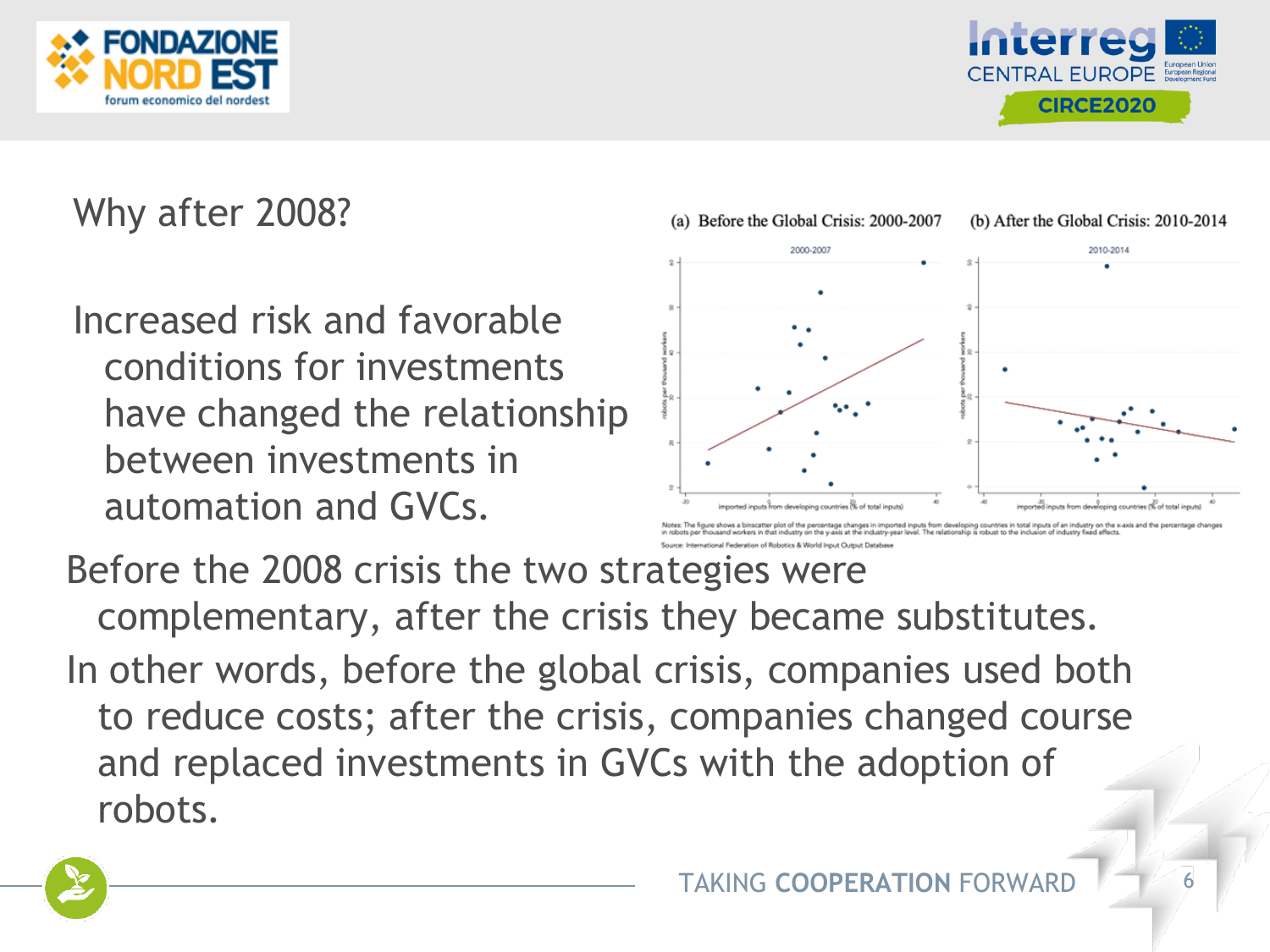



Are there other reasons?

#### **CORPORATE IMAGE AND SUSTAINABILITY**

- Consumers are increasingly sensitive to these issues and also include the social impact of companies in a given territory in their consumption preferences.
- For example, companies that decide to base their production in regions with strict environmental regulations give a positive signal to consumers. This is the case, for example, of the Italian clothing, footwear and fashion industry.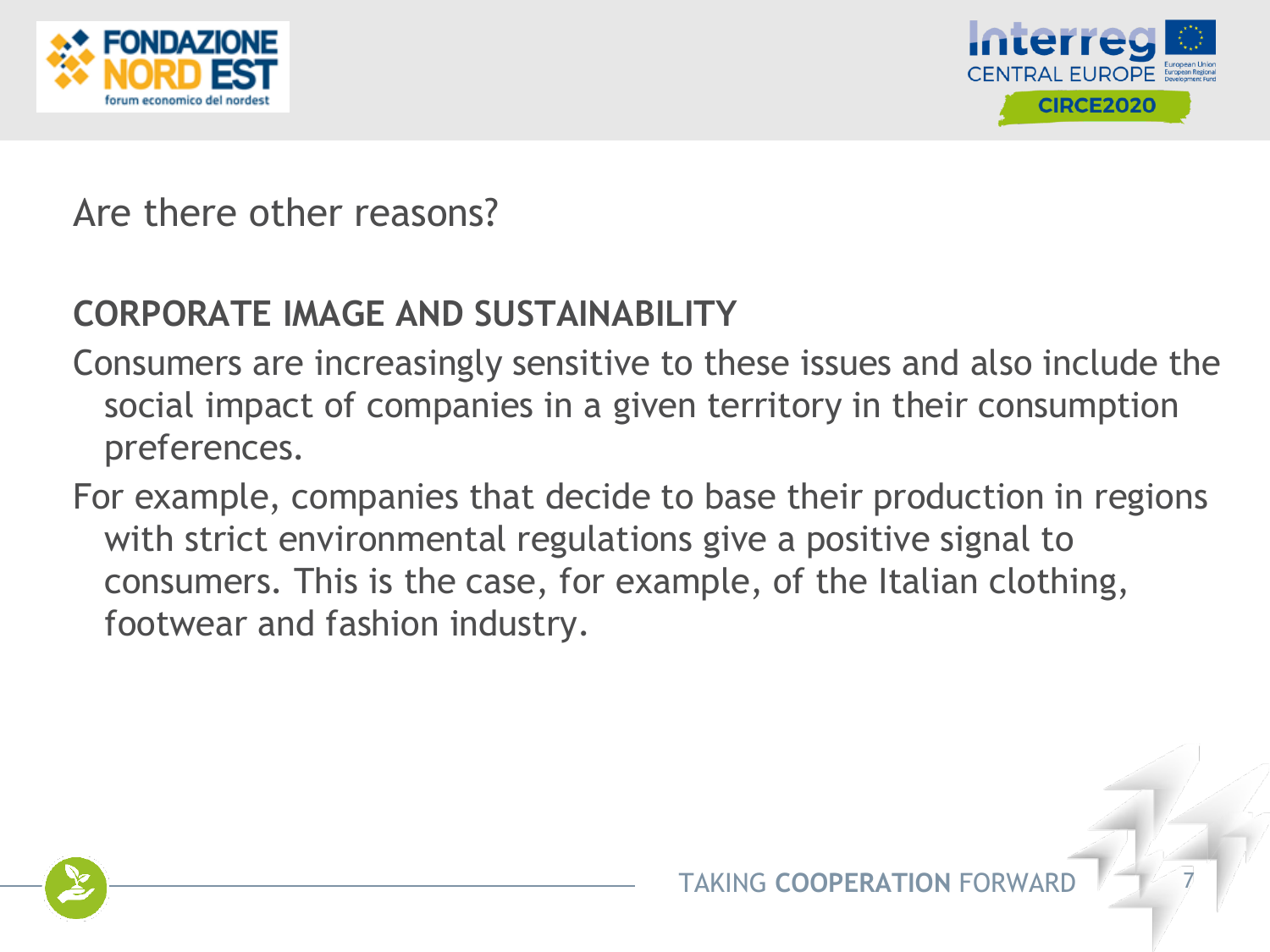



### Are there other reasons? (2)

# **REDUCTION OF CARBON FOOTPRING**

Consumers are increasingly sensitive to this problem.

- In the clothing and fashion industry, ongoing protest movements are signaling this sector is one of the most polluting.
- Companies can pollute the environment not only due to the production techniques used in dyeing and coloring materials but also because the products are transported all over the world, producing co2 emissions.
- The proximity of production facilities to consumers could therefore help to reduce this problem.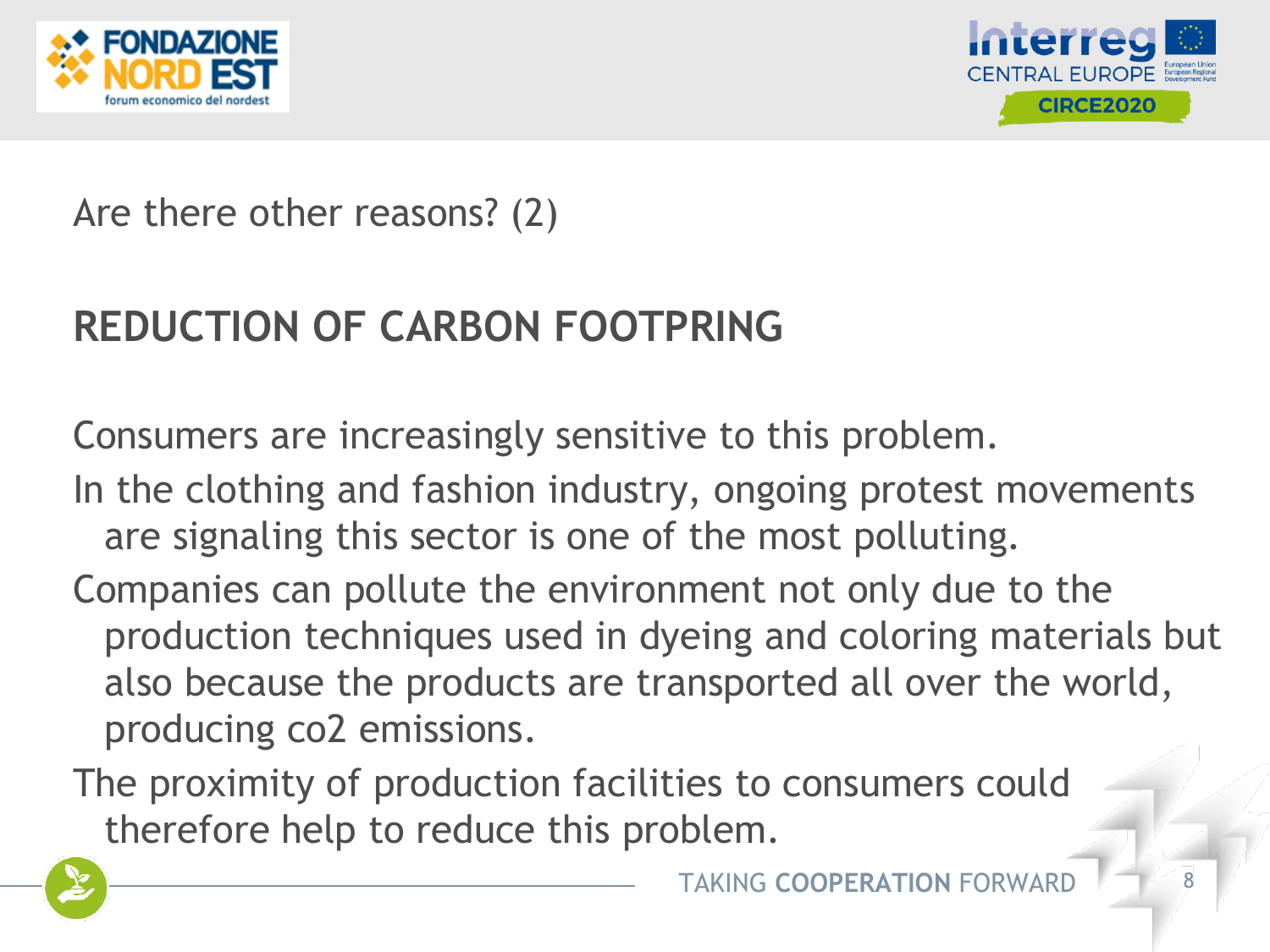



Are there other reasons? (3)

### **TRACEABILITY**

- A significant driver of reshoring movements is also improved product traceability, which is a particularly relevant topic in the food industry.
- The pandemic has, in fact, increased our sensitivity towards the origin and quality of food.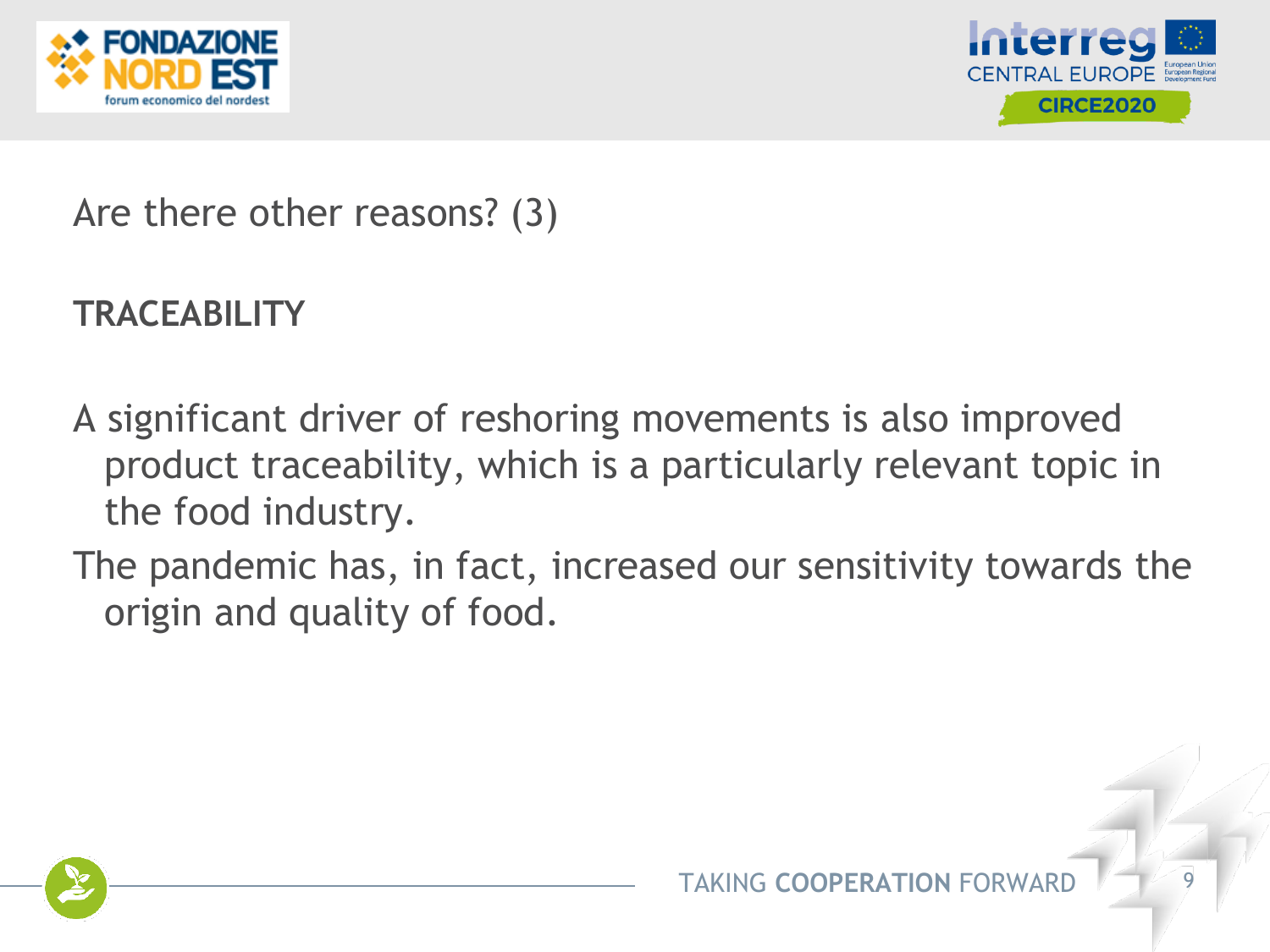



#### 2 – Confindustria Veneto activities

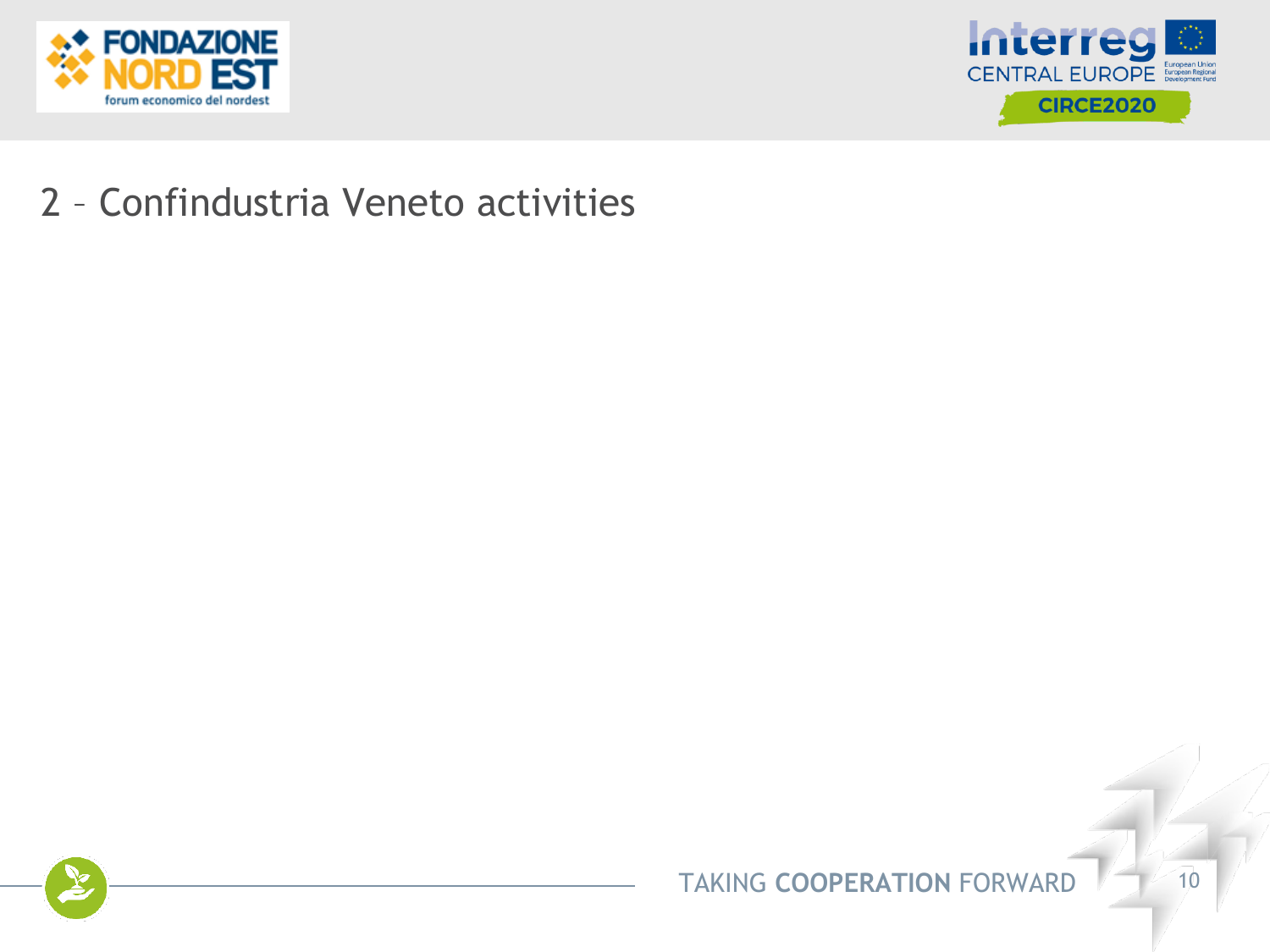



#### The strategy of Confindustria system

- 1. Deepen the **KNOWLEDGE FRAMEWORK** to identify the needs of companies
- 2. Promote **GREEN-RELATED ADVANTAGES AND OPPORTUNITIES** and disseminate projects and initiatives on sustainability
- **3. DEAL WITH PUBLIC ADMINISTRATIONS** and control bodies to:
	- ◻ **promote the reward** and enhancement of virtuous companies by identifying dedicated actions, simplification and incentive measures
	- ◻ **remove non-technological obstacles** (in particular bureaucratic) that prevent, penalize or slow down the investments of companies (e.g. release of authorizations for the completion of works or plants that lead to an improvement in the company impacts
- **4. ASSIST COMPANIES** in the implementation of sustainability paths (territorial of Veneto)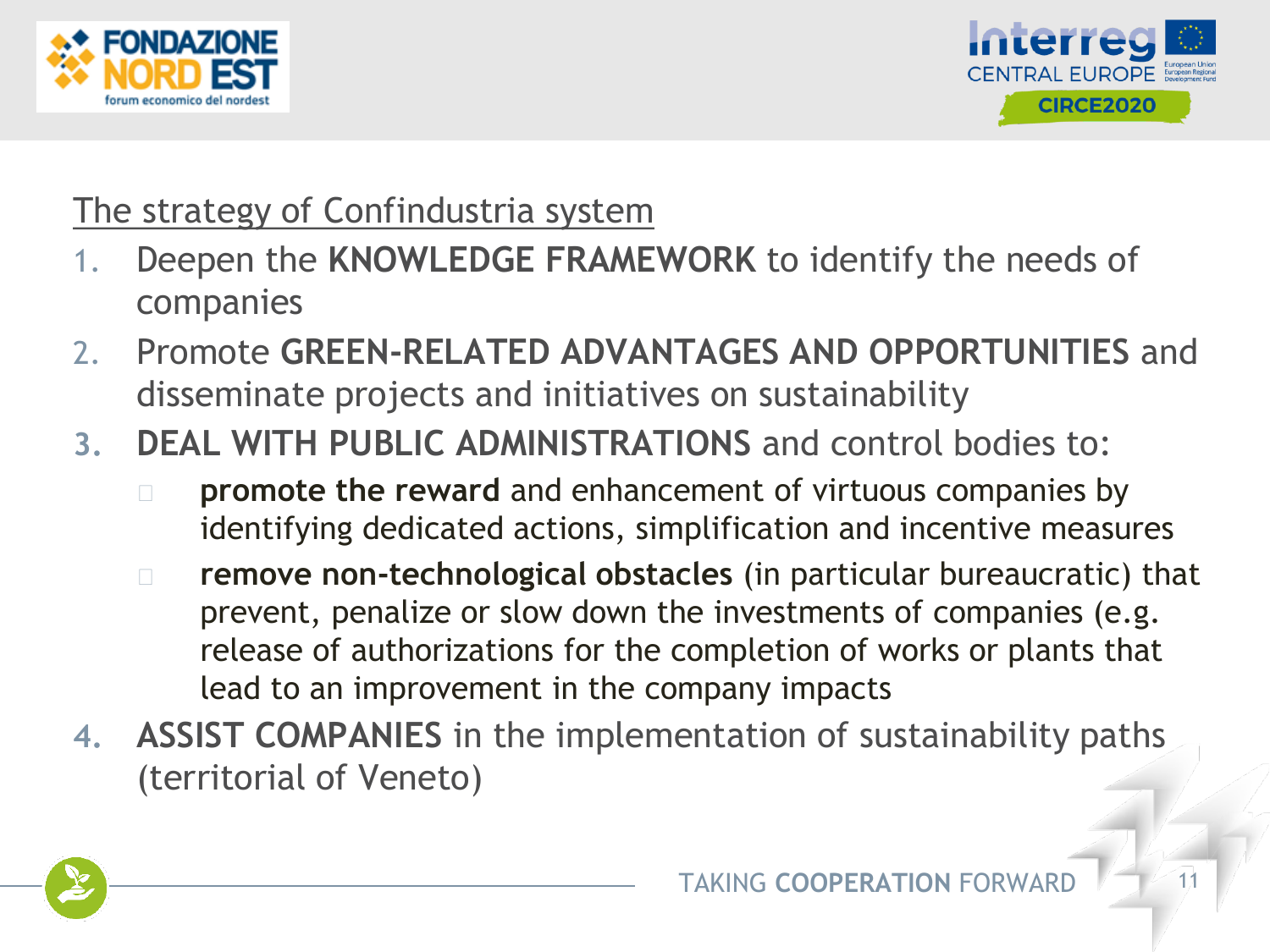



## Main activities

- 1. Working group: Confindustria Region ARPAV
- 2. "Environmental and social sustainability and non-financial reporting" research
- 3. "Best Circular Economy performers" project
- 4. "Buygreen corporate" prize
- 5. Agreement on the sustainability and competitiveness of enterprises in the circular economy
- 6. Report "Circular Economy: the role of the industrial sector"
- 7. Memorandum of understanding "Sustainable Veneto"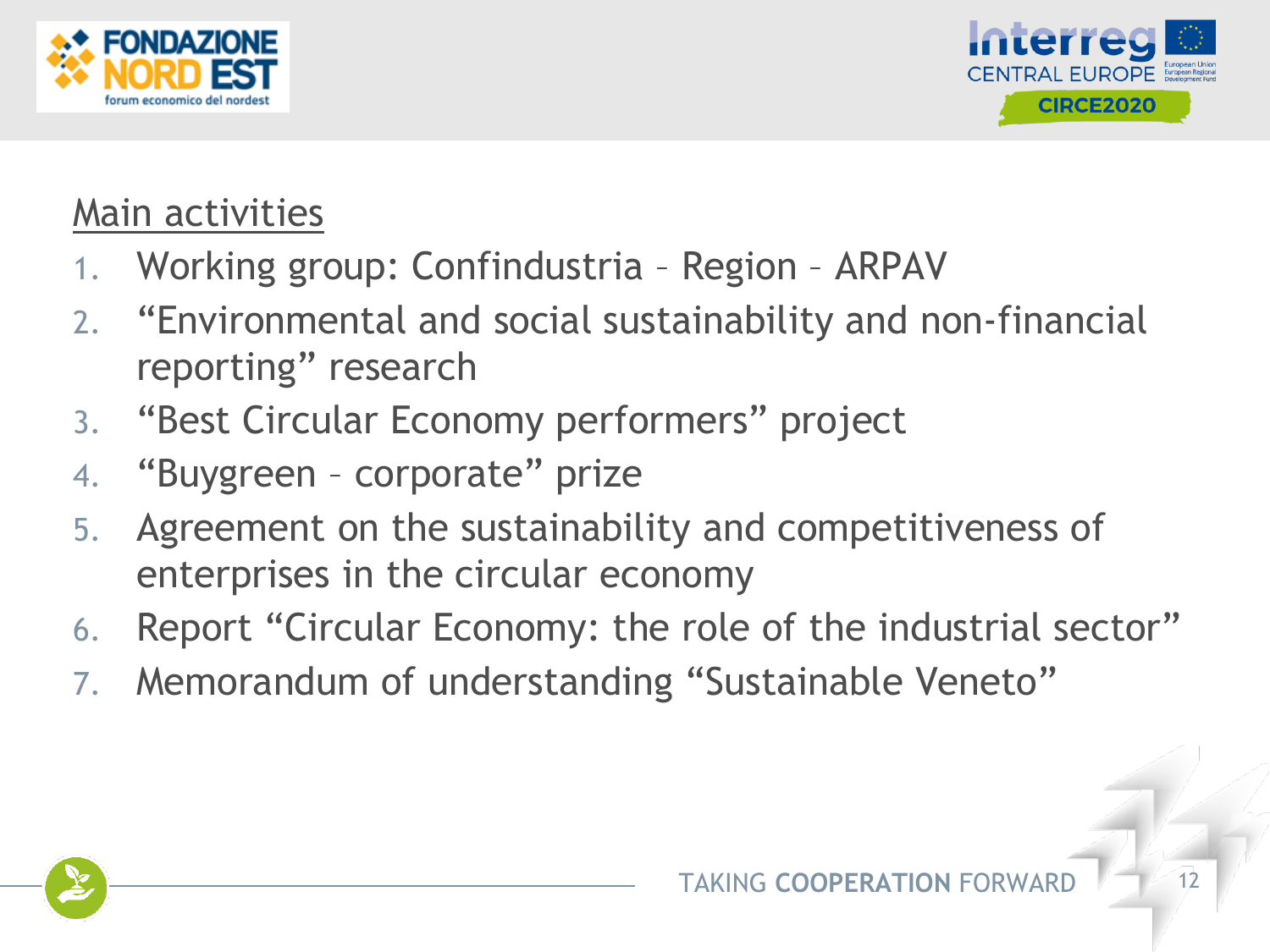



Working group: Confindustria – Region – ARPAV Main goals:

- A) To raise awareness and promote the logic of sustainability and the circular economy in the face of the company (various collaborations started including Memorandum of understanding "Sustainable Veneto", Interreg Central Europe CircE2020 project, "Buygreen – corporate" prize, etc.
- B) To implement effective and adequate incentive policies for companies that invest in green: tax relief is needed for certain interventions and a massive allocation of (national and European) economic resources to finance eco-design interventions and investments in process and product innovation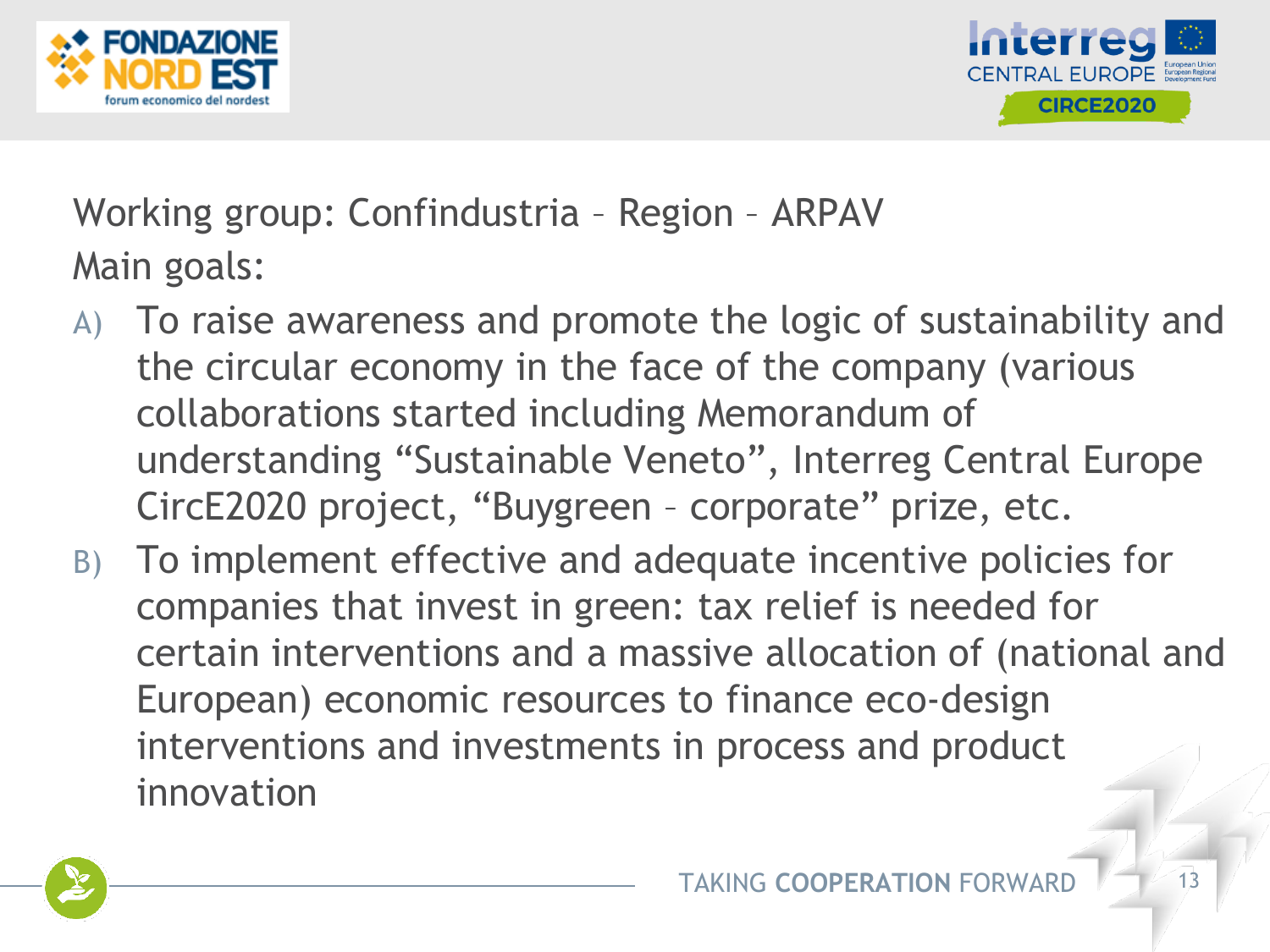



C) To remove the non-technological obstacles that slow down or even prevent companies from investing:

- complex and unclear regulatory and administrative framework (byproducts, waste recovery, etc.)

- presence at local level of interpretations, constraints or limits not provided for by national legislation, unjustified by environmental needs, often in contrast with the principles of the circular economy - long, complex and uncertain authorization process (the certainty that the procedures are carried out efficiently and in compliance with the deadlines set by law is an essential requirement to make an investment and / or simply to be able to operate or continue to do so - inadequacy of infrastructures, in particular environmental ones (waste disposal and recovery plants) and energetic ones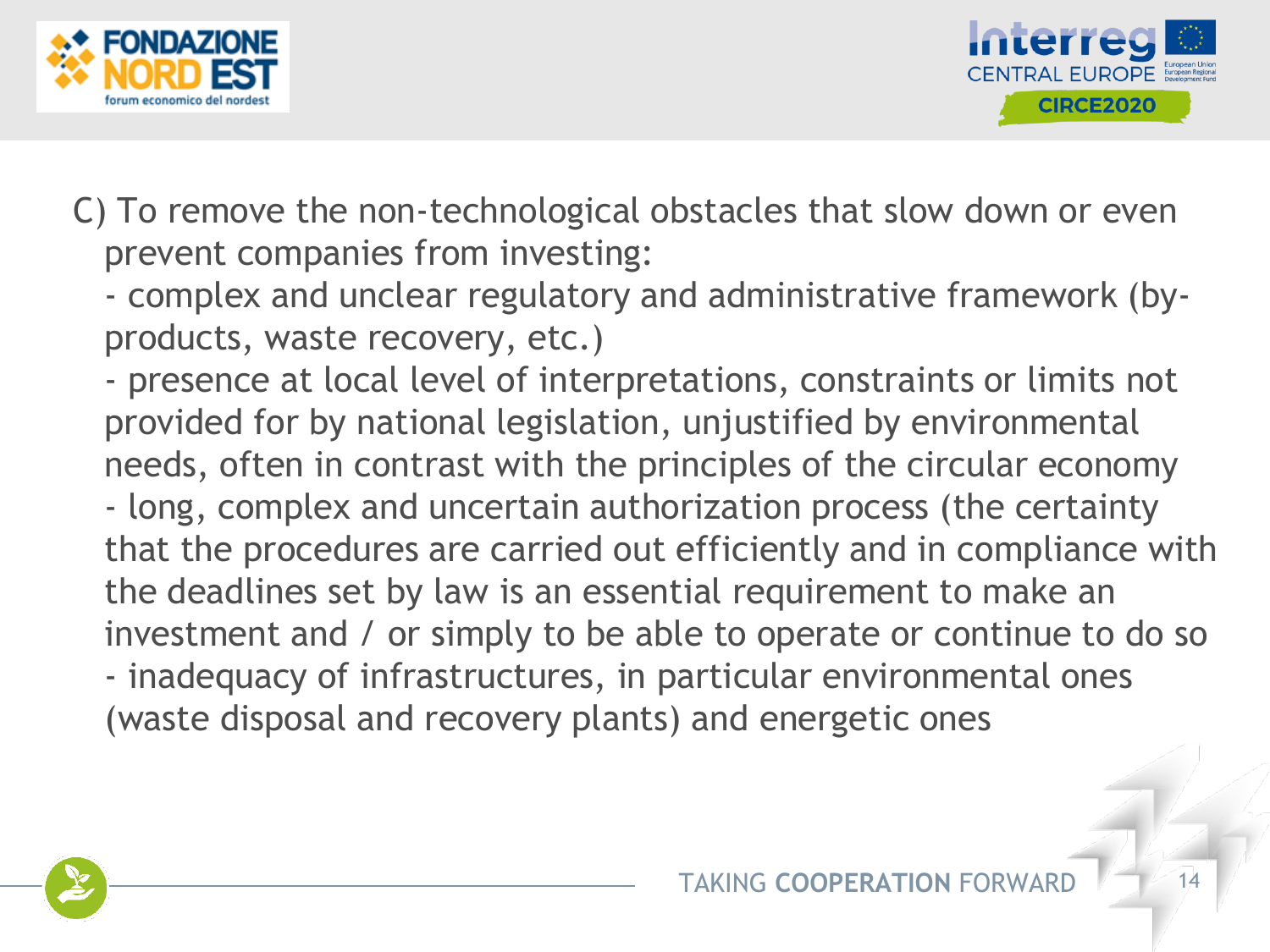



### 3- Sustainability in the NorthEast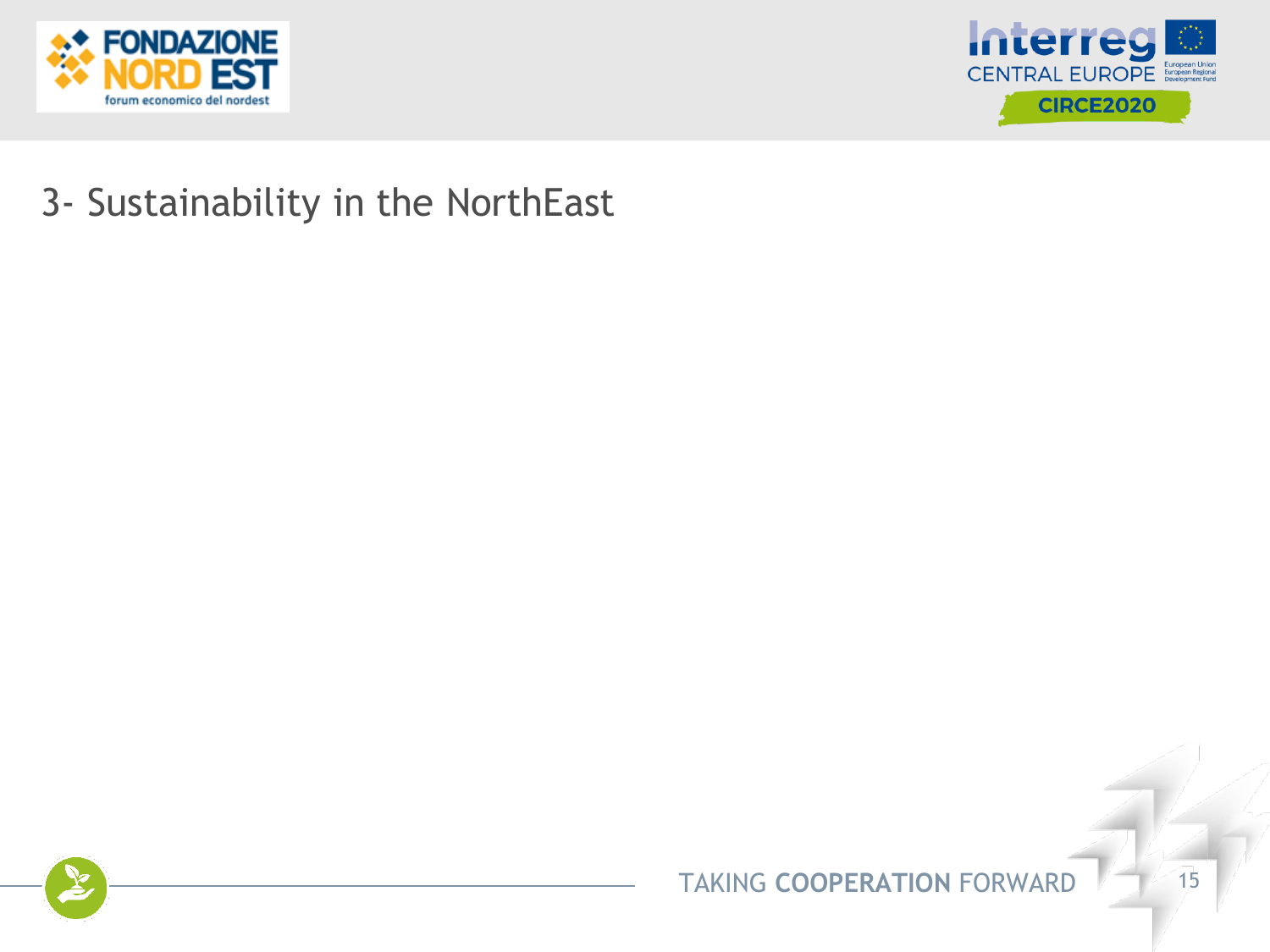



- "Environmental and social sustainability and non-financial reporting" - RESULTS
- Research conducted by CUOA Business School and the Fondazione Nord Est to detect the level of diffusion and awareness on the issue of environmental and social sustainability
- Interview with over 400 companies located in Veneto (67%), Friuli Venezia Giulia (21%) e Trentio Alto Adige (12%)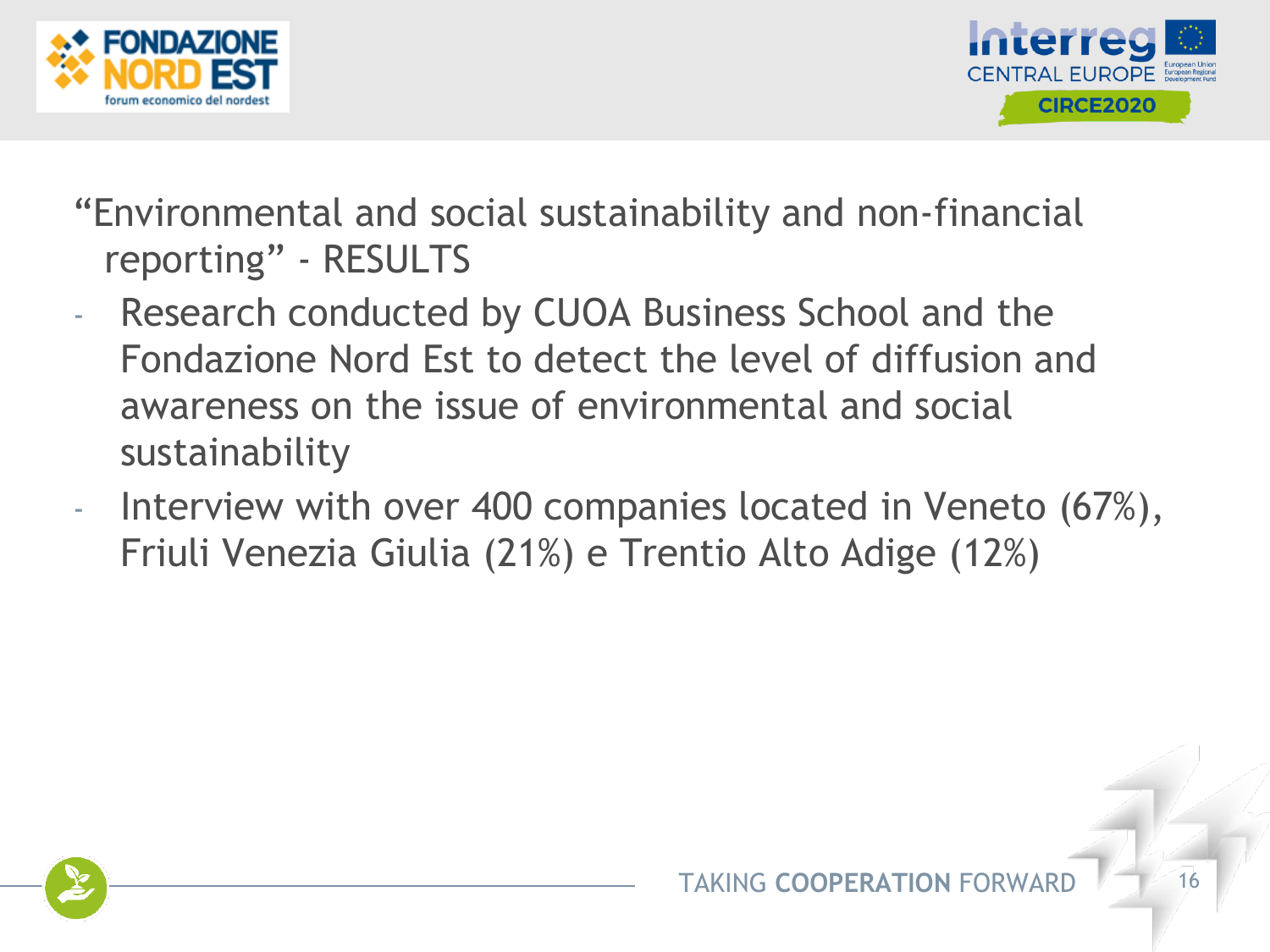



# Environmental sustainability: who?

In the last 3 years, 62% of companies have undertaken at least 5 voluntary environmental sustainability policies

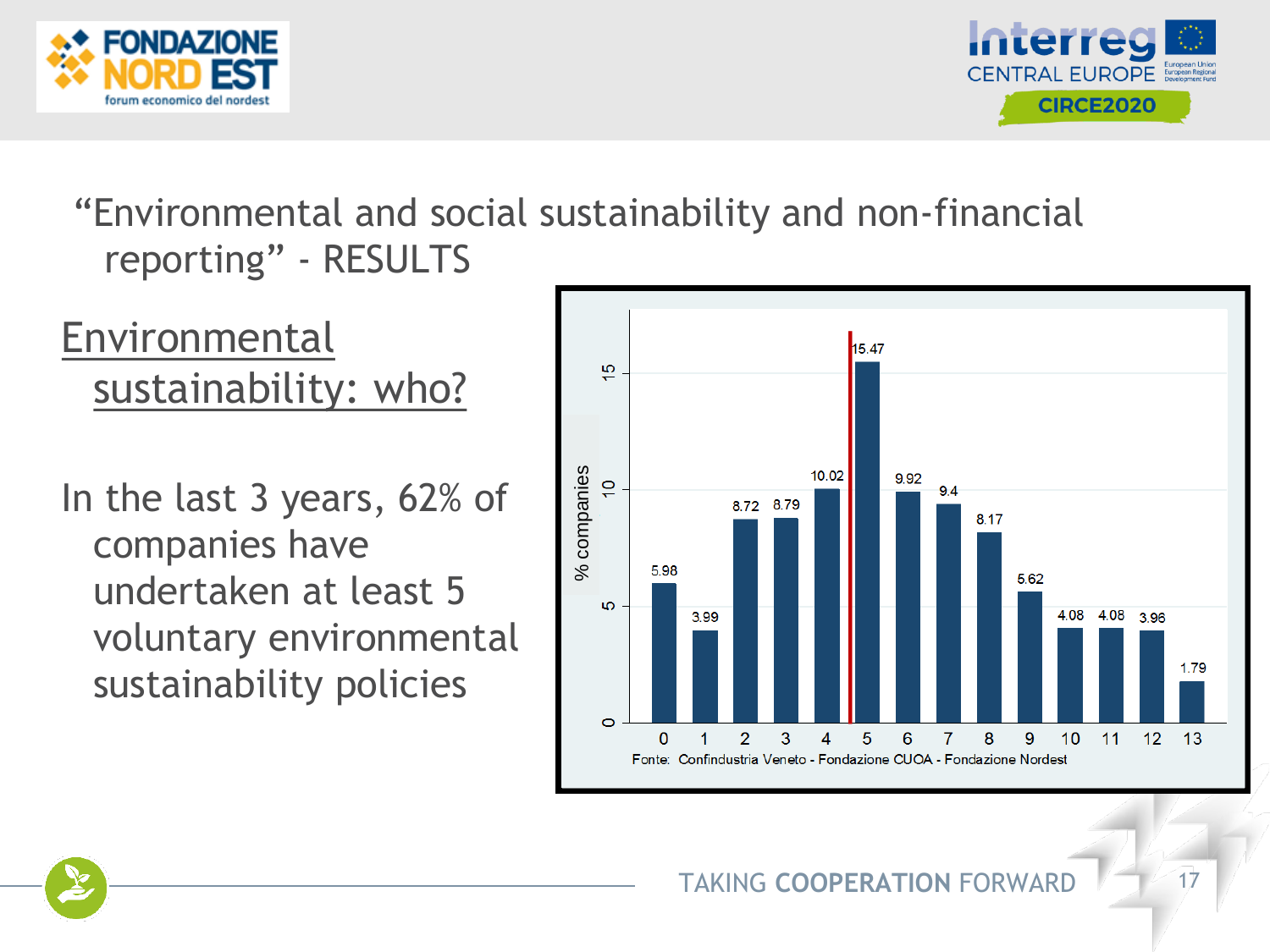



# **Environmental** sustainability: what?

- The actions taken more frequently are attributable to
- energy savings and consumption reductions (65%)
- investments in environmentally friendly technologies and equipment (63%)
- reduction of packaging (54%)
- waste reduction  $(57%)$



Fonte: Confindustria Veneto - Fondazione CUOA - Fondazione Nordest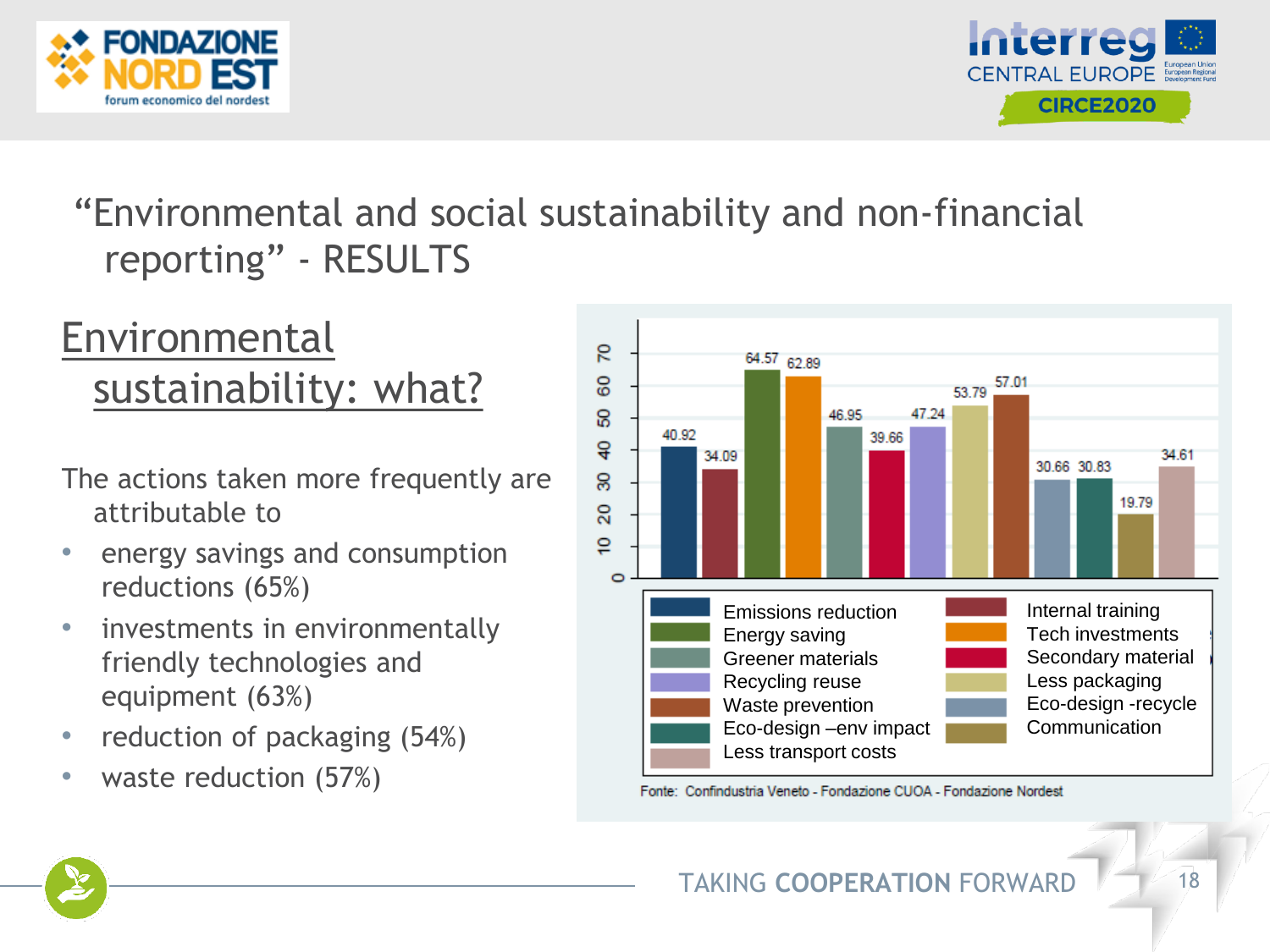



# Skills

#### Satisfactory skills

- waste management 38.8%, but present <to be upgraded> 42.8%
- absent but <necessary>: Reporting 27.5%

| Waste management         |       | 38.27                                                    | 12.6762 |       | 42.86     |
|--------------------------|-------|----------------------------------------------------------|---------|-------|-----------|
| Culture                  |       | 26.56 7.81 8.33                                          |         |       | 57.29     |
| Lean production          | 20.69 | 14.32 6.9                                                |         |       | 58.09     |
| Logistic                 | 19.83 | 17.04                                                    | 11.73   |       | 51.40     |
| <b>Env Communication</b> | 17.37 | 21.57                                                    | 22.69   |       | 38.38     |
| Human resources          | 15.54 | 19.49                                                    | 22.03   |       | 42.94     |
| Social com.              | 11.61 | 25.21                                                    | 24.65   |       | 38.53     |
| Eco-design               | 10.57 | 31.98                                                    | 11.92   |       | 45.53     |
| Reporting                | 9.54  | 32.37                                                    |         | 27.46 | 30.64     |
| Green marketing          | 9.38  | 25.57                                                    | 18.47   |       | 46.59     |
|                          | 20    | 40                                                       | 60      |       | 80<br>100 |
|                          |       | Good<br>Not needed<br>Notpresent/need<br>Present/to push |         |       |           |

Fonte: Confindustria Veneto - Fondazione CUOA - Fondazione Nordest